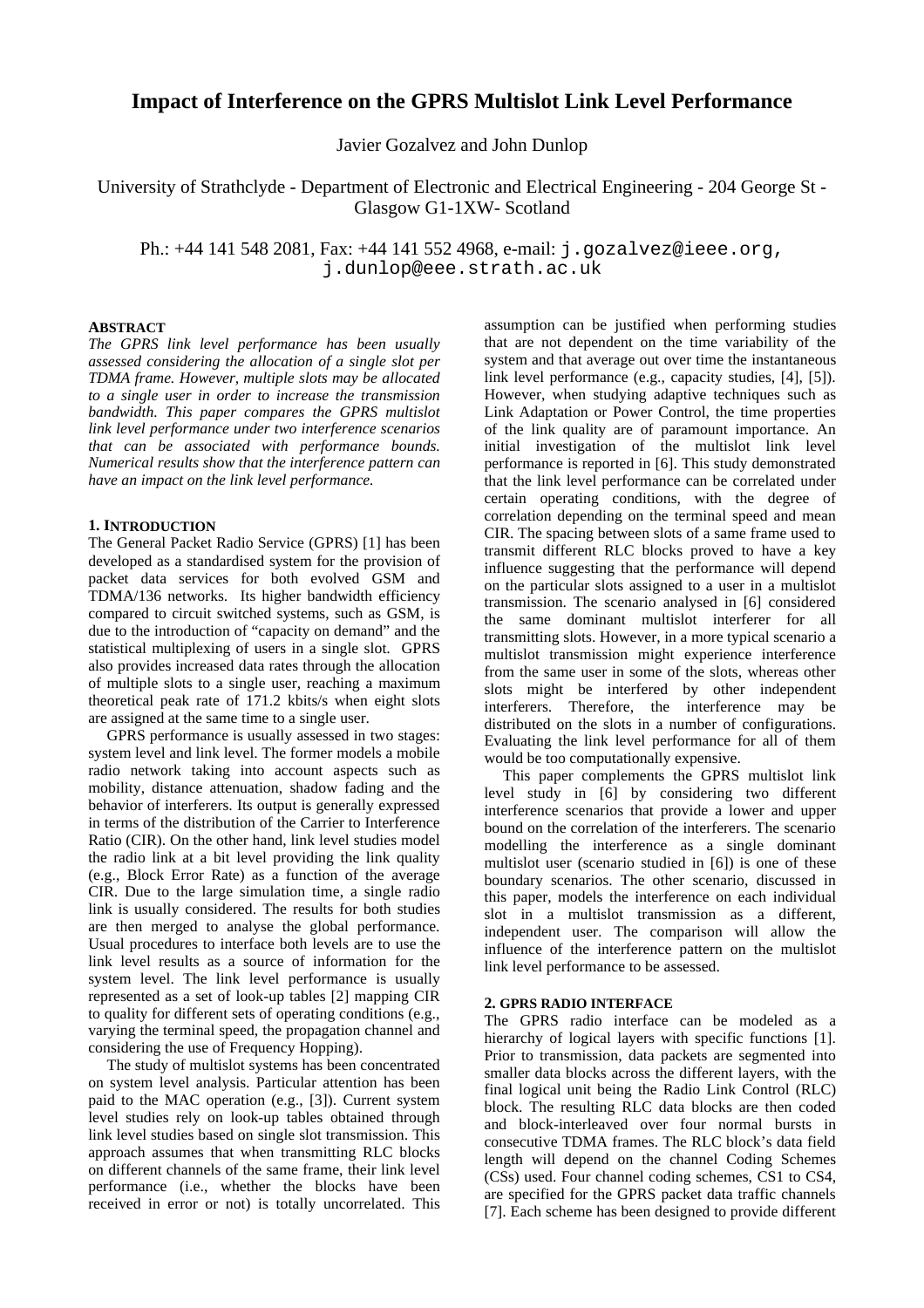resilience to propagation errors under unfavorable radio conditions, offering a trade-off between throughput and coding protection. CS1 corresponds to the more robust scheme while CS4 does not use any error correction. CS1 to CS3 are based on a half rate convolutional encoder. However, they differ on the puncturing schemes applied to the output of this encoder. Block Check Sequences are used in all the schemes to facilitate the error detection at the receiver. The characteristics of the different coding schemes are summarised in Table 1.

An efficient utilization of the spectrum is obtained using a multislot channel reservation scheme. The GSM standard defines 29 different multislot classes, each one allocating a different maximum number of slots for reception and transmission, and imposing different restrictions [8]. Depending on the multislot capabilities of a MS, the number of available channels and the system load, RLC blocks belonging to one LLC frame can be sent on different physical channels simultaneously and in parallel. Using this reservation scheme, transfer delays can be reduced and the assigned bandwidth can be varied dynamically.

The multiple slots allocated for either reception or transmission need not be contiguous. However, the multislot class of the MS will limit the combinations and configurations allowed when supporting multislot communications due to for example the type of the MS, the necessity to perform adjacent cell power measurements or any constraints imposed by the service selected. Some examples illustrating these limitations can be found in Annex B of [8]. The effect of the noncontiguous allocation of multiple slots might then influence the GPRS multislot link level performance.

| <b>Scheme</b> | Code rate     | Payload | Data rate<br>kb/s |
|---------------|---------------|---------|-------------------|
| $CS-1$        | 1/2           | 181     | 9.05              |
| $CS-2$        | $\approx$ 2/3 | 268     | 13.4              |
| $CS-3$        | $\approx 3/4$ | 312     | 15.6              |
| $CS-4$        |               | 428     | 21.4              |

Table 1: GPRS coding schemes parameters

#### **3. MULTISLOT LINK LEVEL ANALYSIS**

The coherence time of the channel [9] is approximately ten GPRS frames at 5 km/h, one frame at 50 km/h, and one slot and a half at 250 km/h, for a mobile system operating at 900 MHz. There is therefore a potential correlation between signals received in different slots, which might influence the instantaneous link level performance on different slots of the same frame. A multislot transmission scheme assigning two slots from the same frame to a single user is illustrated in Figure 1. The signals received in slots 0 and 6 may then be correlated. This correlation can be due to the correlation between signals transmitted in slots of the same frame (e.g., between slots 0 and 6 of frame 1) and between slots of different frames (e.g., slot 6 of frame 1 and slot 0 of frame 2). The correlation between slots of the same frame will be termed inter-slot correlation and the correlation between slots of different frames will be

termed inter-frame correlation. Both correlations can then influence the post-decoding state (that is, whether a block has been received in error or not) in which the RLC blocks are received. The spacing between the slots of the same frame used to transmit the different RLC blocks is an important parameter influencing this correlation. A spacing of zero slots corresponds to the case in which two RLC blocks are transmitted in contiguous slots of four consecutive frames. Figure 1 corresponds to the case of a five slot spacing between the two physical channels used to transmit the RLC blocks. The maximum spacing is six slots.



Figure 1: RLC Blocks transmission

The analysis reported in [6] highlighted that the traditional link quality metric, namely mean Block Error Rate (BLER), cannot be used to study the effect of correlation in multislot link level results, as it does not reflect the effect of fast fading and time properties of the GPRS link layer performance. A new parameter termed "correlation probability",  $P_c$ , was specifically defined for this purpose. This parameter defines the probability that a RLC block transmitted in an arbitrary slot, Y, is received, after channel decoding, with same state (error/no error) as a RLC block transmitted in another slot,  $X$ , of the same frame. Let  $X^i$  represent the post-decoding state in which a RLC block transmitted in the slot i of four consecutive frames is received.  $X^i$  takes the value 1 if the block has been received in error and the value 0 if the block has been correctly decoded.  $Pr[1,1]$ <sup>n</sup> is defined as the conditional probability that two RLC blocks transmitted in different slots of the same frame are received with error, for a slot spacing n, given that the first block is received in error. Similarly,  $Pr[0,0]$ <sup>n</sup>,  $Pr[1,0]$ <sup>n</sup> and  $Pr[0,1]$ <sup>n</sup> may be defined as follows:

> $Pr[0,1]$ <sup>n</sup> =  $Pr[X^{i+n} = 1 | X^{i} = 0]$  $Pr[1,0]^n = Pr[X^{i+n} = 0 | X^i = 1]$  $Pr[1,1]^n = Pr[X^{i+n} = 1 | X^i = 1]$  $\Pr[0,0]^n = \Pr[X^{i+n} = 0 \mid X^i = 0]$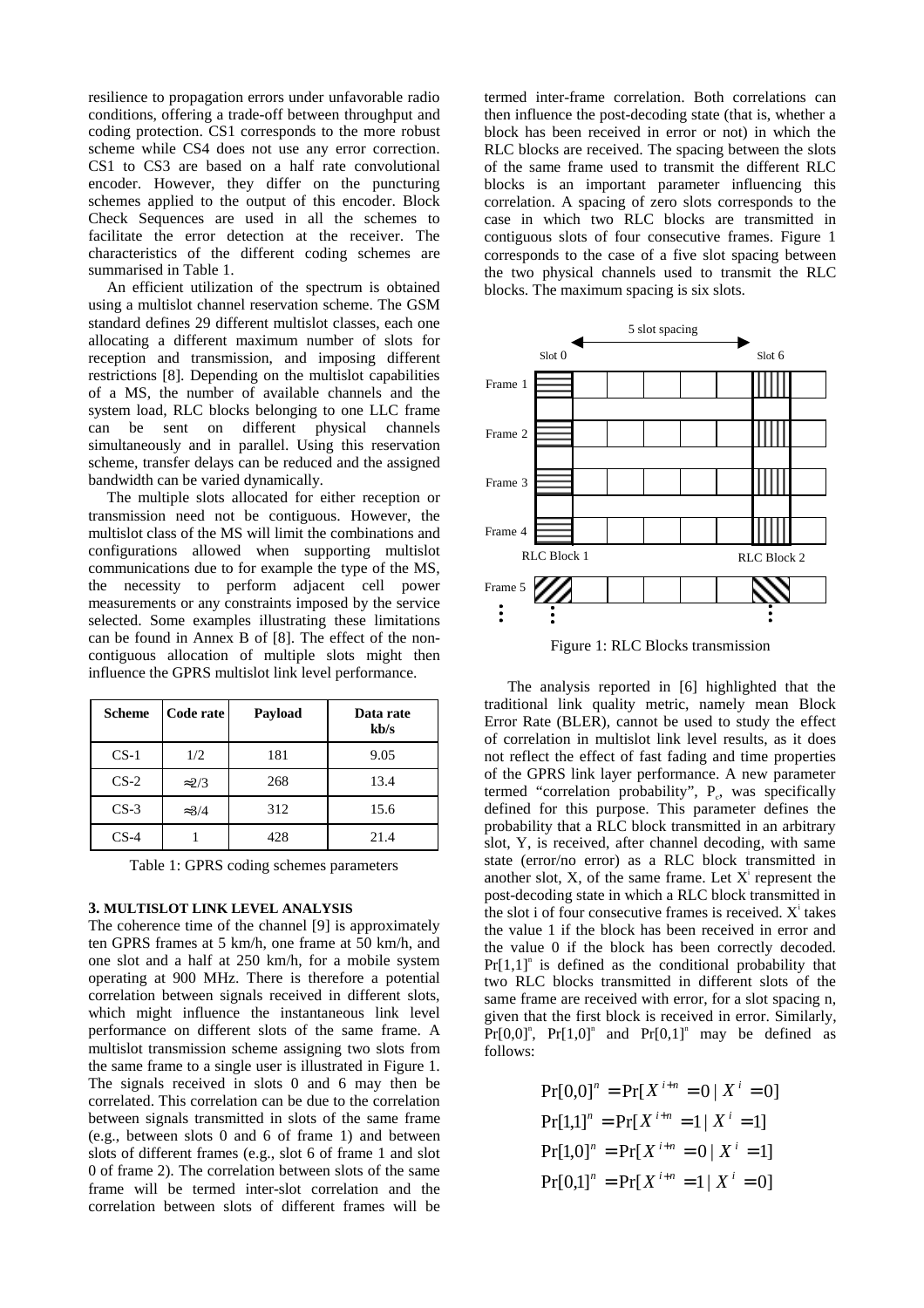The correlation probability  $P_c$  can then be expressed as follows:

$$
P_c^{n} = \Pr[0,0]^n + \Pr[1,1]^n
$$
  

$$
1 - P_c^{n} = \Pr[0,1]^n + \Pr[1,0]^n
$$

with  $i \in [0,6]$  and  $i+n < 7$ .

Considering the example illustrated in Figure 1, P will represent the probability that RLC block 2 transmitted in slot 5 is received with error/no error if RLC block 1 is received with error/no error.

### **4. SIMULATION ENVIRONMENT**

An enhanced software version of the demonstrator reported in [10] has been used in order to study the performance of the GPRS Link Layer. This simulator models the transmission chain through the use of a database of error patterns produced with the bit level simulation package COSSAP. Figure 2 illustrates the GPRS transmission chain. The effect of the thermal noise at the receiver has been included.



Figure 2: Transmission chain

The GPRS channel coding/decoding functions use the error database as illustrated in Figure 3. When simulating the physical layer, the channel coding output is first interleaved and then the radio propagation effects are added. The output of this sum is then deinterleaved before being passed to the channel decoding process. However, de-interleaving the error patterns and adding them to the channel coding output is equivalent. This last solution has been adopted here in for the sake of simplicity.

The derivation of an error database significantly reduces the simulation time [2] whilst maintaining accuracy of radio link quality representation [11]. In fact, the error database is independent of the data bits transmitted making it possible to be reused whenever the radio path effects have to be taken into account.



Figure 3: GPRS radio link simulator

The simulations have been performed for typical urban and rural scenarios using channel models following the recommendations proposed in [12]. The impact of the interference has been evaluated for different speeds. Speeds of 5km/h, and 50 km/h have been considered for the urban scenario. The rural environment has been evaluated for a speed of 250 km/h. For the purpose of this work, the carrier frequency was set to 900 MHz.

The capacity limiting factor for a cellular system is the co-channel interference. Therefore only simulations for an interference-limited case are considered in this paper. Co-channel interference has been modelled as a single strong random, continuous GSM-modulated interfering signal following the guidelines for the testbed described in [12]. Moreover, in [13] it has been demonstrated that a single interferer generally dominates the interference. The interfering signal is uncorrelated with the transmitting signal.

The following results assume the same mean CIR during the four consecutive TDMA frames used to transmit RLC blocks, as the effect of fast fading is analysed. A constant mean CIR might be experienced in highly loaded systems. It might also be targeted for the application of adaptive techniques, which require an interference environment as stable as possible since large and fast variations in CIR might lead to unreliable channel estimates, producing a poor performance. Moreover, a constant mean CIR corresponds to the scenario where the effect of correlation on the multislot link level performance should be stronger. The first step should then be to check whether the correlation has any effect in the link level performance under a constant CIR, as if it is not the case, then it will be very unlikely that it would have any impact under a variable CIR scenario.

As previously explained the aim of this paper is to compare the GPRS multislot link level performance under two reference scenarios that can be associated with performance bounds. The first scenario (Scenario 1), studied in [6], models the interference as a single multislot user. The transmitting slots will hence be all interfered by the same user. The second scenario (Scenario 2) models the interference as eight independent single slot users. The transmitting slots are therefore each interfered by different and uncorrelated users.

#### **5. NUMERICAL RESULTS**

This section evaluates and compares the GPRS multislot link level performance, by means of the correlation probability, under the above mentioned reference interference scenarios.

First of all, it is worth noting that the numerical values of the correlation probability differ between the two scenarios under the same operating conditions as depicted in Figures 4 and 5. This is mainly due to the fact that in Scenario 1 the correlation probability is influenced by the correlation within the signal received from the transmitter and by the correlation within the signal received from the multislot interferer. On the other hand, in Scenario 2, the correlation within signals received from the interferers is reduced and the impact of such reduction reflects on the numerical values of the correlation probability.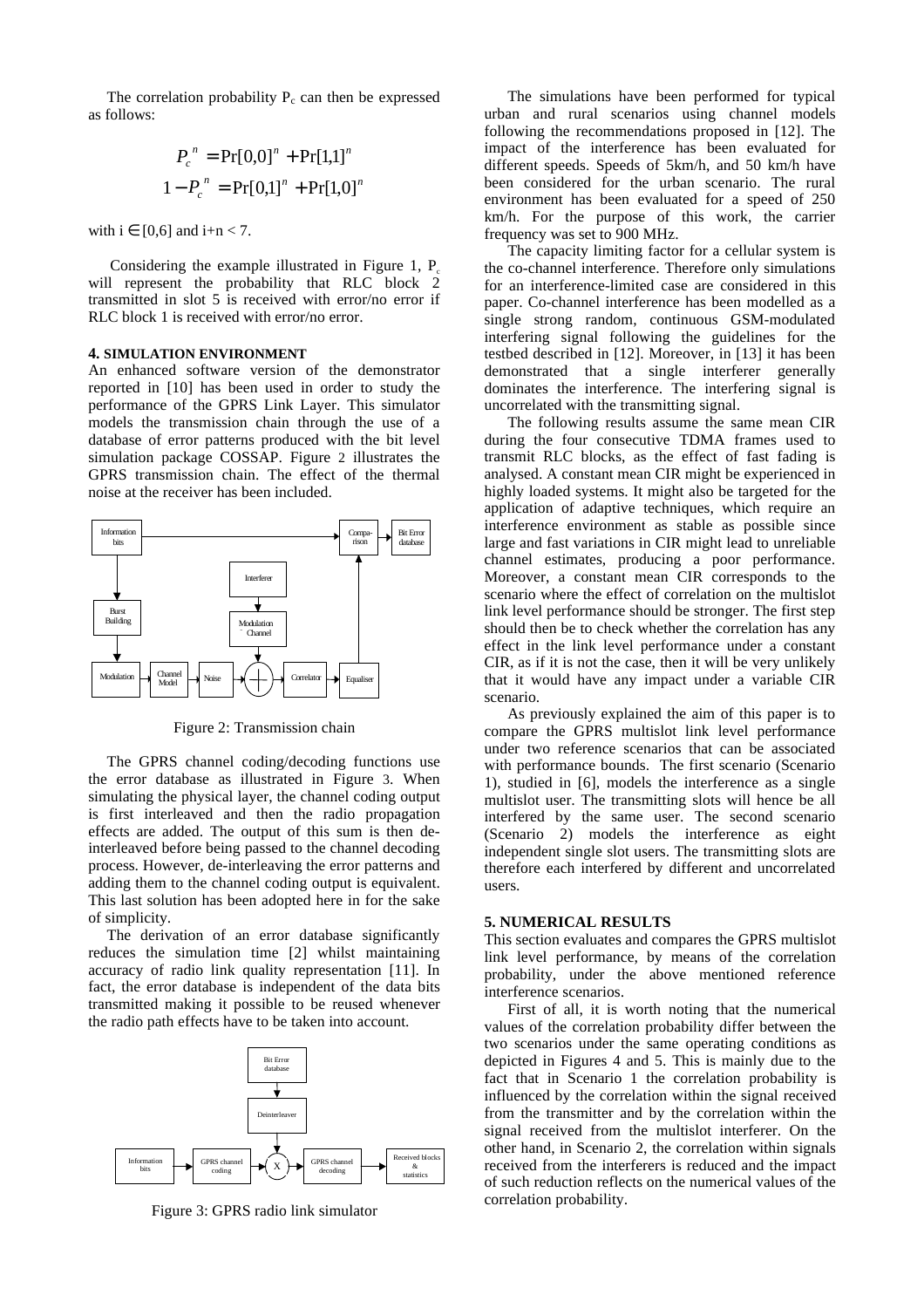Despite different numerical values, similar conclusions can be reached for both scenarios regarding the effect of the mean CIR and robustness of the different GPRS coding schemes (CS). Figure 4 and Figure 5 plot the probability  $P_c$ , under Scenario 1 and Scenario 2, for all four coding schemes, a slot spacing of four and a speed of 50 km/h. From these figures it can be observed that for both scenarios and independently of the coding scheme applied the probability  $P_c$  initially decreases when the CIR is increased but eventually increases after a particular value. The probability  $P_c$  is increased when the RLC blocks sent in different slots have been both received either in error (Pr[1,1]<sup>n</sup>) or with no error (Pr[0,0]<sup>n</sup>). P<sub>c</sub> decreases when the RLC blocks have been received with different states. For very low CIRs (e.g.,  $CIR =$ 0dB), the probability is high due to the big quantity of errors and therefore the high value of  $Pr[1,1]$ <sup>n</sup>. When the CIR increases, the number of transmission errors decreases and so does  $Pr[1,1]^n$ , where as  $Pr[0,1]^n$  and  $Pr[1,0]$ <sup>n</sup> increase explaining the decrease in  $P_c$ . When the CS has a strong error correction capability, it will be able to correct more errors as the CIR increases and therefore  $Pr[0,1]$ <sup>n</sup> and  $Pr[1,0]$ <sup>n</sup> will decrease to the detriment of  $Pr[0,0]$ <sup>n</sup>. When  $Pr[0,0]$ <sup>n</sup> becomes the dominant factor in  $P_c$ ,  $P_c$  will start increasing again. The point at which this occurs is different for the coding schemes. This is due to the fact that for the same mean CIR as CSs less robust are used, fewer errors are corrected and the probabilities  $Pr[0,1]$ <sup>n</sup> and  $Pr[1,0]$ <sup>n</sup> take higher values compared to more robust CSs. Only when the CIR has increased to the point where each CS can handle properly the errors,  $P_c$  starts to increase.

On the other hand, the effect of slot spacing on the correlation probability differs between both scenarios for certain speeds. As shown in Figure 6 the slot spacing has a strong impact on the correlation probability under certain operating conditions within Scenario 1. These conditions correspond to the range of average CIRs where the error correcting capabilities of the CSs may or may not correct the transmissions errors (i.e., when neither  $Pr[1,1]$ <sup>n</sup> nor  $Pr[0,0]$ <sup>n</sup> are dominant factors in  $P_e$ ). As shown in Figures 4 and 5 this range of mean CIRs vary with the error correcting capabilities of the coding schemes.



Figure 4: Probability P<sub>c</sub>, considering Scenario 1, for 50km/h, a spacing of 4 slots and all the CSs



Figure 5: Probability  $P_c$ , considering Scenario 2, for 50km/h, a spacing of 4 slots and all the CSs



Figure 6: Probability  $P_c$  for varying CIRs and slot spacing (at 50km/h and CS2) under Scenario 1

At 5 km/h, the effect of correlation on the link level performance, for both interference scenarios, is such that the slot spacing has no impact on the correlation probability as  $P_c$  does not vary across the frame. The particular slots selected for a multislot transmission would then have no impact on the performance for both interference scenarios at 5km/h.



Figure 7: Effect of slot spacing on the correlation probability (CIR=2dB and CS1)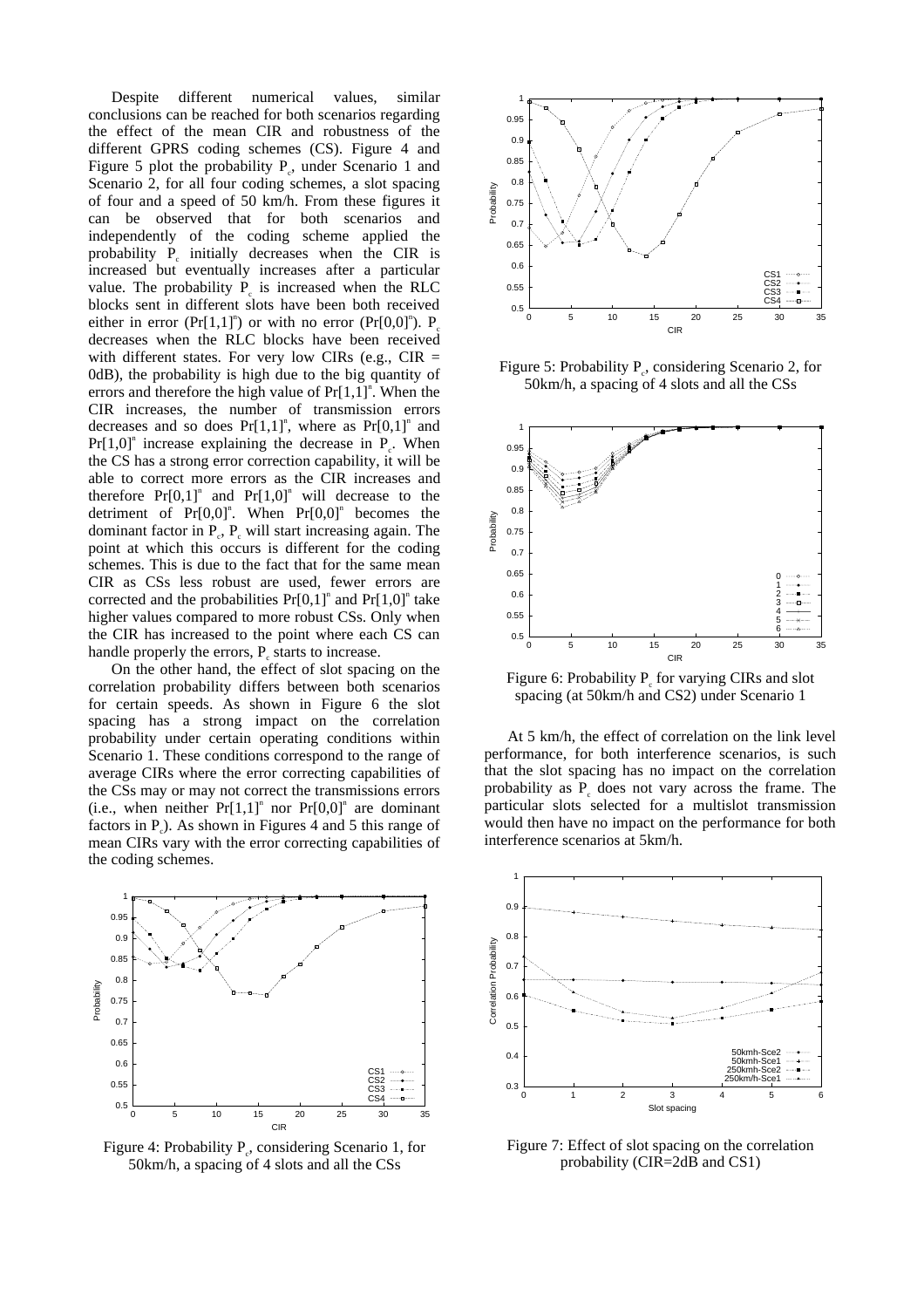

Figure 8: Effect of slot spacing on the correlation probability (CIR=6dB and CS3)

At higher speeds, the slot spacing can play an important role. Figures 7 and 8 illustrate the effect of slot spacing on the correlation probability at speeds of 50km/h and 250km/h for the two interference scenarios. At 50km/h and 250km/h, the slot spacing has a considerable effect on the correlation probability under the interference conditions modelled in Scenario 1. However, this effect is significantly reduced under Scenario 2. In Scenario 1 and considering the operating conditions reported in Figure 7, the difference in the correlation probability between transmitting two RLC blocks with slot spacing equal to 6 or slot spacing equal to 0 is 7.4%, at 50km/h. This difference is reduced to 1.6% under Scenario 2. In Figure 8, this difference is reduced from 7.9% to 1.85% for the same speed. Direct comparison of Figures 6 and 9 reveal that, for the whole range of mean CIRs, the effect of slot spacing is negligible when each transmitting slot is interfered by a different interferer but not when they all are interfered by the same mutislot user. For the less robust coding scheme, CS4, the effect of slot spacing on the correlation probability  $P_c$  is also significantly reduced under Scenario 2 (Figure 11) compared to Scenario 1 (Figure 10). However, its effect is still considerable and should be taken into account. At 50km/h and for the majority of the coding schemes, the effect of slot spacing on the multislot link level performance could then be neglected under the interference conditions modelled in Scenario 2. Except for the less robust coding scheme, the link level performance in slots of the same frame will then be independent of the particular slots selected for a multislot transmission.

The case considering a speed of 250 km/h represents a different scenario. From Figures 7 and 8, it can be observed that the correlation probability initially decreases with the slot spacing but then begins to increase again (when a three slot spacing is reached), possibly due to the increasing impact of inter-frame correlation. At 250km/h and considering the operating conditions reported in Figure 7, the difference in the correlation probability between transmitting two RLC blocks with slot spacing equal to 3 or slot spacing equal to 0 is reduced from 20.5% (Scenario 1) to 9.7% (Scenario 2). In Figure 8, the same difference is reduced from 17.7% to 9.8%. Although the effect of slot spacing is also clearly reduced at 250km/h under Scenario 2, it is still present. Therefore, the particular slots selected for a multislot transmission would still have an impact on the link level performance at high speeds under both interfering scenarios.



Figure 9: Probability  $P_c$  for varying CIRs and slot spacing (at 50km/h and CS2) under Scenario 2



Figure 10: Probability  $P_c$  for varying CIRs and slot spacing (at 50km/h and CS4) under Scenario 1



Figure 11: Probability  $P_c$  for varying CIRs and slot spacing (at 50km/h and CS4) under Scenario 2

#### **6. CONCLUSIONS**

This paper has expanded the analysis in [6] by comparing the GPRS multislot link level performance